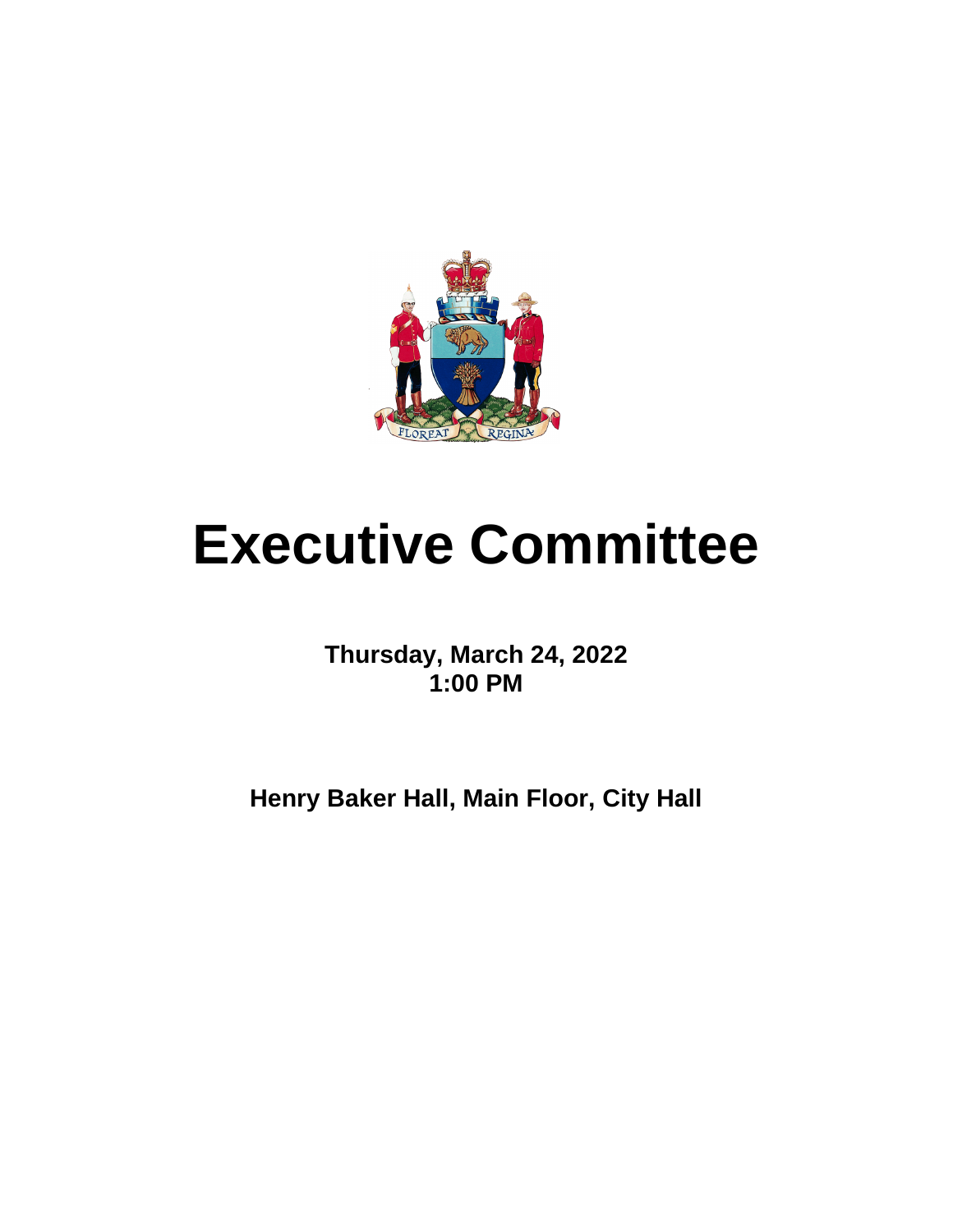

# **OFFICE OF THE CITY CLERK**

**Revised Special Agenda Executive Committee Thursday, March 24, 2022**

# **Agenda Approval**

# **Administration Report and Communications**

## **Delegations – EX22-41**

- Fred Clipsham, Regina, SK
- Yvette Crane, Regina Energy Transition, Regina, SK
- Matt Pointer, Saskatchewan Electric Vehicle Association
- Aura Lee
- Laura Stewart, Regina Chapter of KAIROS Canada
- Amy Snider
- Tom Atkins and Jerry Boulanger, Regina, SK
- Sophia Young
- Emily Eaton
- Brett Dolter, University of Regina, Regina, SK
- Larry Kowalchuk, Regina, SK
- Joe Thomas
- Grant Gilchrist, Regina, SK
- Christopher Strain, Regina, SK
- Mark Akerman, Saskatchewan Sustainable Energy Management Corp
- Hayley Watson
- Josh Campbell, Wascana Solar Co-op, Regina, SK Chasity Delorme, Regina, SK Majiri Ighota
- EX22-43 Christopher Strain: Energy & Sustainability Framework

#### **Recommendation**

That Executive Committee receive and file this communication.

EX22-44 Jim Elliott: Energy & Sustainability Framework

#### **Recommendation**

That Executive Committee receive and file this communication.